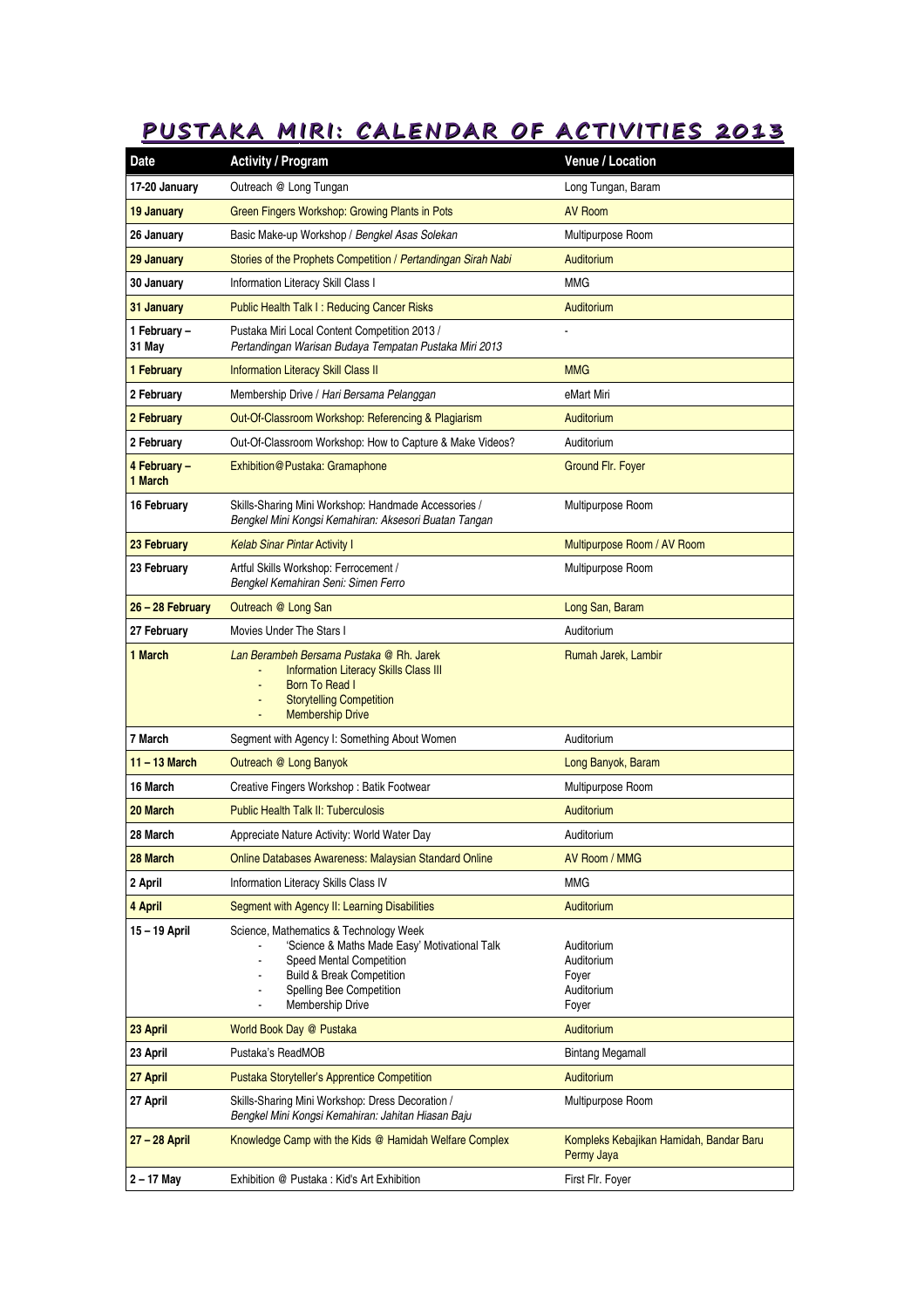| <b>Date</b>                 | <b>Activity / Program</b>                                                                                                                                                                | Venue / Location                   |
|-----------------------------|------------------------------------------------------------------------------------------------------------------------------------------------------------------------------------------|------------------------------------|
| 4 May                       | Knowledge Workshop: Home Library                                                                                                                                                         | Multipurpose Room / AV Room        |
| $6 - 31$ May                | Exhibition@Pustaka: Philately                                                                                                                                                            | <b>Ground Flr. Fover</b>           |
| $6 - 8$ May                 | Outreach @ Marudi                                                                                                                                                                        | Marudi, Baram                      |
| $8 - 10$ May                | Outreach @ Mulu                                                                                                                                                                          | Mulu, Baram                        |
| 9 May                       | Information Literacy Skills Class V                                                                                                                                                      | <b>MMG</b>                         |
| $10$ May $-$<br>10 June     | Pustaka Home Library Competition 2013                                                                                                                                                    |                                    |
| 14 May                      | Public Health Talk III: Say 'No' To Smoking                                                                                                                                              | Auditorium                         |
| 16 May                      | Oral History: Tattoo Art of the Orang Ulu                                                                                                                                                | Auditorium                         |
| 18 May                      | Segment with Agency III: Watch Out for Cyber Crimes                                                                                                                                      | Auditorium                         |
| 25 May                      | Miri In The Eyes Of The World: Longest Collection of Stamps                                                                                                                              | Ground Flr. Foyer                  |
| 25 May                      | Miri In The Eyes Of The World: Largest Joggathon                                                                                                                                         | Miri City Fan                      |
| 25 May                      | <b>Pustaka Street Sale</b>                                                                                                                                                               | Open Front Courtyard, Pustaka Miri |
| 15 June                     | Lan Berambeh Bersama Pustaka @ Kpg. Pangkalan Lutong<br>Information Literacy Skills Class III<br>Born To Read I<br>$\blacksquare$<br><b>Storytelling Competition</b><br>Membership Drive | Kampung Pangkalan Lutong, Miri     |
| 17 June                     | <b>Information Literacy Skills Class VI</b>                                                                                                                                              | <b>MMG</b>                         |
| 20 June                     | Segment with Agency IV: Fighting Drug Abuse                                                                                                                                              | Auditorium                         |
| 22 June                     | <b>Kelab Sinar Pintar Activity II</b>                                                                                                                                                    | Multipurpose Room / AV Room        |
| 27 June                     | Prize Presentation: Pertandingan Warisan Budaya Tempatan 2013 &<br>Pertandingan Perpustakaan Rumah 2013                                                                                  | Auditorium                         |
| 28 June                     | Sarawakiana Forum: Melanau Burial Ritual                                                                                                                                                 | Auditorium                         |
| 29 June                     | Appreciate Nature Activity: Malaysian Nature Society                                                                                                                                     | Auditorium                         |
| 1 July                      | <b>Information Literacy Skills Class VII</b>                                                                                                                                             | <b>MMG</b>                         |
| 3 July                      | Public Health Talk IV: Hepatitis Awareness                                                                                                                                               | Auditorium                         |
| 6 July                      | Blood Donation & Organ Donation Pledge Drive                                                                                                                                             | Ground Flr. Foyer                  |
| 10 July                     | Tazkirah Ramadhan I                                                                                                                                                                      | Auditorium                         |
| 17 July                     | Tazkirah Ramadhan II                                                                                                                                                                     | Auditorium                         |
| 19 August –<br>20 September | Exhibition@Pustaka: Unique Crystals & Stones                                                                                                                                             | Ground Flr. Foyer                  |
| 24 August                   | Skills-Sharing Mini Workshop: Wonderful World of Quilting /<br>Bengkel Mini Kongsi Kemahiran: Dunia Tampung Seribu                                                                       | <b>Multipurpose Room</b>           |
| 27 August                   | Information Literacy Skills Class VIII                                                                                                                                                   | <b>MMG</b>                         |
| 28 August                   | Segment with Agency V: Youths United!                                                                                                                                                    | Auditorium                         |
| 7 September                 | Appreciate Nature Activity: Sustainable Ecosystem                                                                                                                                        | Auditorium                         |
| 14 September                | An Evening for Merdeka Poetry / Sepetang Bersama Puisi Merdeka                                                                                                                           | Auditorium                         |
| 14 September                | Movies Under The Star II                                                                                                                                                                 | Auditorium                         |
| 20 September                | Sarawakiana Forum: Behind Traditional Costumes /<br>Forum Sarawakiana: Di Sebalik Pakaian Tradisional                                                                                    | Auditorium                         |
| 24 September                | Segment with Agency VI: Homestay Business                                                                                                                                                | Auditorium                         |
| 28 September                | Lan Berambeh Bersama Pustaka @ Piasau Utara<br>Information Literacy Skills Class III<br><b>Born To Read I</b><br><b>Storytelling Competition</b><br><b>Membership Drive</b>              | Piasau Utara, Miri                 |
| 1 October                   | Create & Tell: "Artwork of Trust"                                                                                                                                                        | Multipurpose Room                  |
| $1 - 31$ October            | <b>Read English Book Month</b>                                                                                                                                                           |                                    |